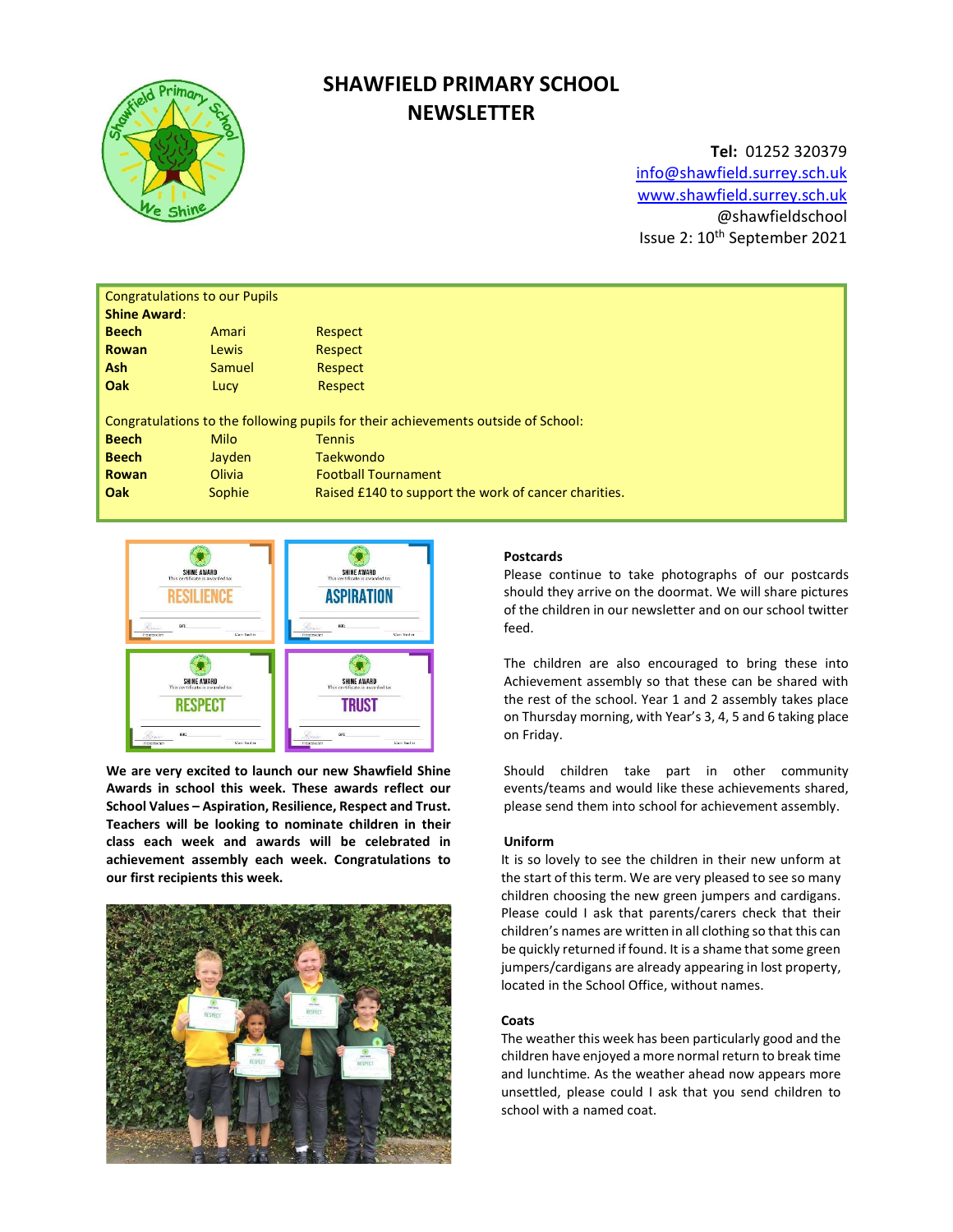## School Closed 22nd October 2021

We have been advised by Surrey County Council that Friday 22<sup>nd</sup> October, 2021 is a holiday in lieu of the additional Platinum Jubilee Bank Holiday on 3rd June 2022 which falls in the summer half-term break.

This means that the school will be closed to children and staff on Friday 22<sup>nd</sup> October and therefore the last day of the half term will be Thursday 21<sup>st</sup> October with normal finishing times.

Meet the Teacher Event (Years  $1 - 6$ ) A letter was sent out earlier this week via ParentMail inviting Parents into their child's classroom to meet their child's class teacher and allow your child to show you their tray/peg etc., and to look around the classroom.



Can I remind parents/carers to be considerate to the needs of others and that there will be no formal presentations during this time. These can be accessed from Monday 13<sup>th</sup> September from the children's teams account.

| Years 1 & 2   | $14th$ September (3:30 – 4pm) |
|---------------|-------------------------------|
| Years 5 & 6   | $15th$ September (3:30 – 4pm) |
| Years 3 and 4 | $16th$ September (3:30 – 4pm) |

### Year R – Refreshments on the Field

A parentmail was sent out earlier this week inviting all parents of our new Year R children to join us on the school field on Friday 17th September for coffee/tea and have the opportunity to meet other parent/carers in your child's class.

#### Nasal Flu Vaccination e-Consent (Years R - 6)

A letter was sent via ParentMail last week from the Children & Family Health Team giving details of how you can register your child for the nasal flu vaccination which is being given on Friday 15<sup>th</sup> October.

It is important to keep your child up to date with their immunisations and we would be grateful if you could reply online accordingly.

#### Is your Child in Year 6?

If so, you need to apply online for a secondary school place by 31<sup>st</sup> October 2021! Applying on time gives you a better chance of getting one of your preferred schools.

If you live in Surrey, you can find out all you need to know about school admissions and apply online at surreycc.gov.uk/admissions or call 0300 200 1004.

### Harvest Festival – 8<sup>th</sup> October, 2021

We will be holding our Harvest Festival on Friday 8<sup>th</sup> October and again we will be supporting the Farnham Foodbank. Receiving donations from schools goes a long way to ensure that they can continue to feed those in the local community who are in crisis, especially in these unprecedented times.

We would very much appreciate any non-perishable food items or toiletries but in particular, they have asked if Shawfield could collect the following items:

- Tinned Potatoes
- Instant Noodles
- Angel Delight

Please send your child in with any donations on the morning of the 8<sup>th</sup> October.

#### Parking

Could we also remind parents to be considerate when parking at both drop off and pick-up and not to park on double yellow lines, or block local residents driveways. These road markings are there to increase the safety for all school users.

# Open Mornings

Please find below the dates of our open mornings for parents whose children are due to start primary school in September 2022 to visit the school. These visits give prospective parents the opportunity to have a tour of all the classrooms and an informal talk from myself about Shawfield.

| Thursday 30 <sup>th</sup> September   | 10am |
|---------------------------------------|------|
| Tuesday 5 <sup>th</sup> October       | 10am |
| Tuesday 12 <sup>th</sup> October      | 10am |
| Thursday 21 <sup>st</sup> October     | 10am |
| Tuesday 9 <sup>th</sup> November      | 10am |
| Monday 15 <sup>th</sup> November      | 10am |
| Tuesday 23rd November                 | 10am |
| Thursday 6 <sup>th</sup> January 2022 | 10am |

If you or you have any family or friends who have children due to start school next year and would be interested in viewing the school please contact the school office on 01252 320379 to book one of the dates above.

## School Lunch Menu

Please find attached the lunch menu for the week commencing 13th September (Week 3).

## Confirmed INSET Dates 2021-2022

We are pleased to announce the dates for our five INSET dates next year.

Monday 20<sup>th</sup> September 2021 Tuesday 21<sup>st</sup> September 2021 Monday 21st February 2022 Friday 22<sup>nd</sup> July 2022

Yours sincerely,

Varar

Mr Stephen Corcoran Headteacher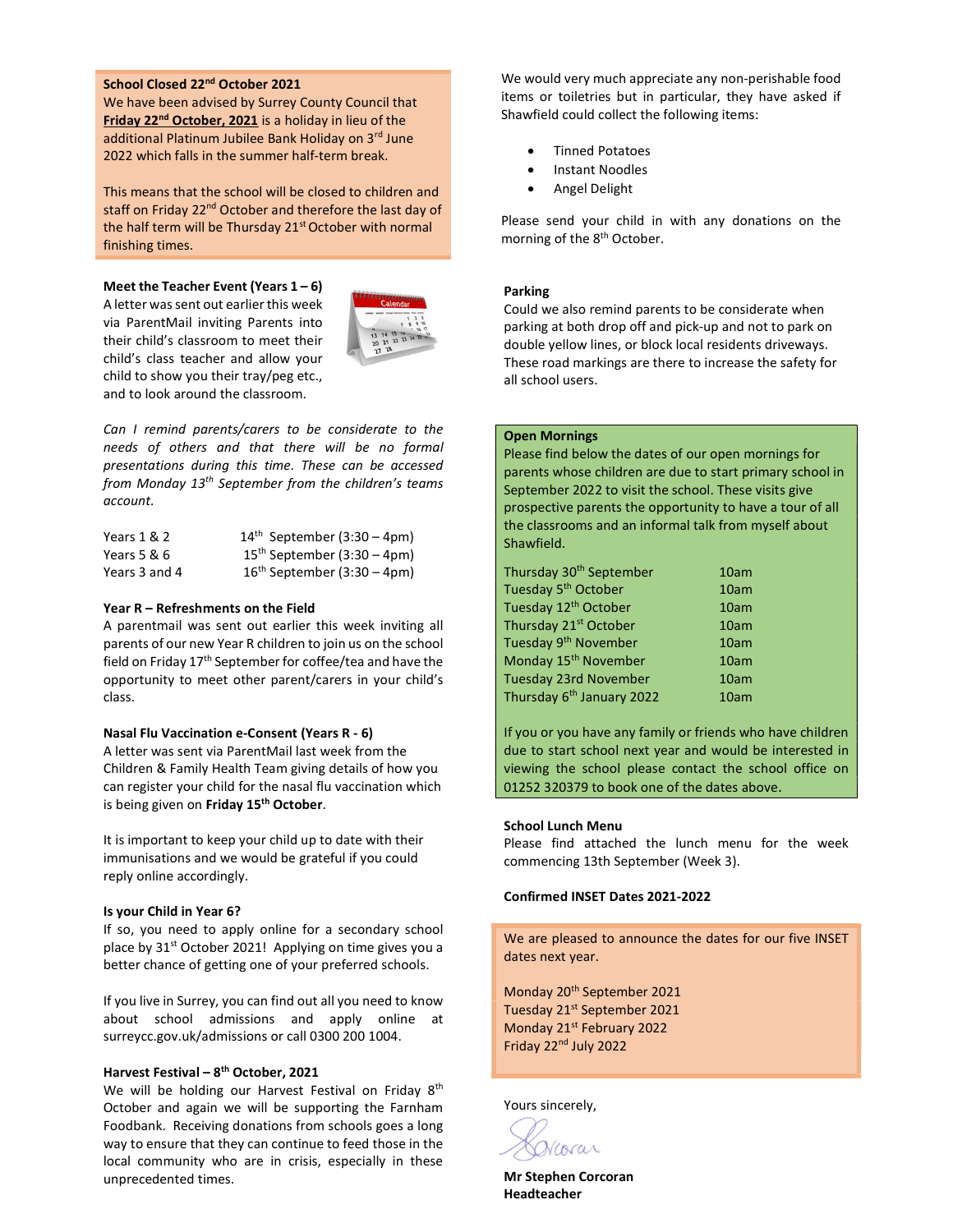## SSA News

The Shawfield School (Parent Teacher's) Association would like to welcome all the new starters to Shawfield school. Our association meets throughout the year, planning fundraising activities to support our



school. Please follow us via our public Facebook page https://www.facebook.com/Shawfield and look out for future communications via parent mail. If you would like to attend our next meeting and get involved, please contact us via:

Email: shawfieldschoolassociation@gmail.com Text / Phone: 07754 679296 or Facebook social media.

## Club News

O2 Choir – A Parentmail was sent out last week with regard to years 3-6 attending the O2 Choir which will start after school on Monday 13<sup>th</sup> September.

If your child would like to attend the choir, please complete the google form attached to the Parentmail for your child to be added to the register.

CM Sports Clubs - Flyers giving information on CM Sports After School Clubs were sent out via ParentMail last week. Should you need a paper copy, please contact the School Office.